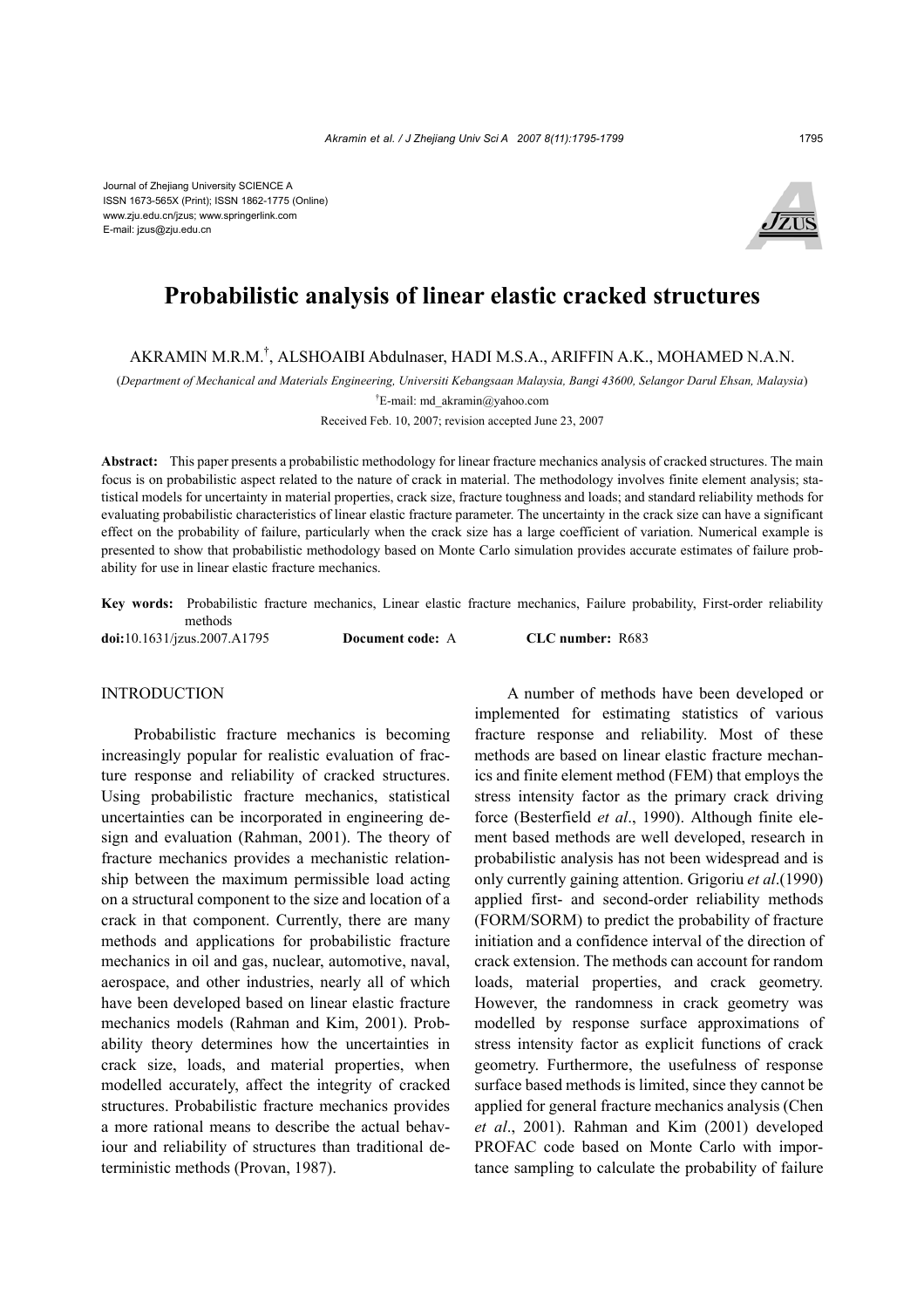based on initiation of crack growth.

This paper presents a computational methodology for probabilistic characterization of fracture initiation in cracked structures. The methodology is based on linear FEM for deterministic stress analysis, statistical models for loads and material properties and Monte Carlo method for probabilistic analysis. Example is presented to illustrate the proposed methodology for 2D cracked structures. The results from these examples show that the methodology is capable of predicting deterministic and probabilistic characteristics for use in linear elastic fracture mechanics.

## FINITE ELEMENT CALCULATION

In order to perform linear elastic analysis, the finite element analysis needs to be well developed (Tada *et al*., 2000). In this study triangular mesh generation using the advancing front method was used (Zienkiewicz and Zhu, 1987). The mesh finally optimised by smoothing and associated boundary conditions are found by interpolation from the initial geometry conditions, then finally producing the output files. The remeshing algorithms place a rosette of quarter point elements around the crack tip, and then rebuild the mesh around the crack tip. A computer code has been developed using FORTRAN programming language for finite element analysis calculation processes, which is based on displacement control for linear elastic crack propagation modelling. The stress intensity factors during crack propagation steps were calculated by using the displacement extrapolation method, which shown to be highly accurate.

The mesh refinement is guided by a characteristic size of each element, and is predicted according to a given error rate and the degree of the element interpolation function. The error estimation for the simulation is based on stress smoothing. It was a point wise error in stress indicator (ESI) to evaluate the accuracy of the finite element solution.

In general, the smaller mesh sizes in a finite element mesh give more accurate finite element approximate solution. However, reduction in the mesh size leads to greater computational effort. The error estimator used in this paper was based on stress error norm by Zienkiewicz *et al*.(2005). The adaptive remeshing technique was used when the element shape became highly distorted due to large displacement. After a few deformation increments, the whole domain was remeshed based on a stress error norm. The strategy used to refine the mesh during analysis process is adopted from (Alshoaibi *et al*., 2007).

#### PROBABILISTIC ANALYSIS AND RELIABILITY

Consider a linear elastic cracked structure under uncertain mechanical and geometric characteristics subject to random loads. Denote by *X*, an *N*-dimensional random vector with components *X*1,  $X_2, \ldots, X_N$  characterizing uncertainties in the load, crack geometry and material properties. For example, if the crack size *a*, elastic modulus *E*, far field applied stress magnitude  $\sigma^{\infty}$ , and mode I fracture toughness at crack initiation  $K_{\text{Ic}}$ , are modelled as input random variables, then  $X = \{a, E, \sigma^{\infty}, K_{\text{Ic}}\}$ . Let stress intensity factor *K* be a relevant crack driving force that can be calculated using standard finite element analysis. Suppose that the structure fails when  $K > K<sub>1c</sub>$  (Guinea *et al*., 2000). This requirement cannot be satisfied with certainty, since *K* is dependent on the input vector  $X$  which is random, and  $K_{\text{Ic}}$  itself to be a random variable.

The performance of the cracked structure with the above uncertainties consideration can be evaluated by the Monte Carlo failure analysis. In this methodology, the random variables are generated by some prescribed probability distribution functions, such as Lognormal and Gaussian. Then a statistical analysis is carried out for each of the Monte Carlo samples to obtain some parameters such as mean and coefficient of variation (COV) (Soong, 2004). The calculation of stress intensity factor is affected by the randomness of crack size, elastic modulus and far field applied stress magnitude. Then the analysis for each of Monte Carlo samples is evaluated to see if a failure has occurred. Failure occurred when *K* calculated from finite element analysis exceeds the value of  $K_{\text{Ic}}$ .

Consider the limit state represented by  $X = g(a, E)$ ,  $\sigma^{\infty}$ ,  $K_{\text{Ic}}$ ) corresponding to a failure mode for a structure. With all the random variables assumed to be statistically independent, the Monte Carlo simulation approach consists of drawing samples of the variables according to their probability distribution functions and then feeding them into the mathematical model.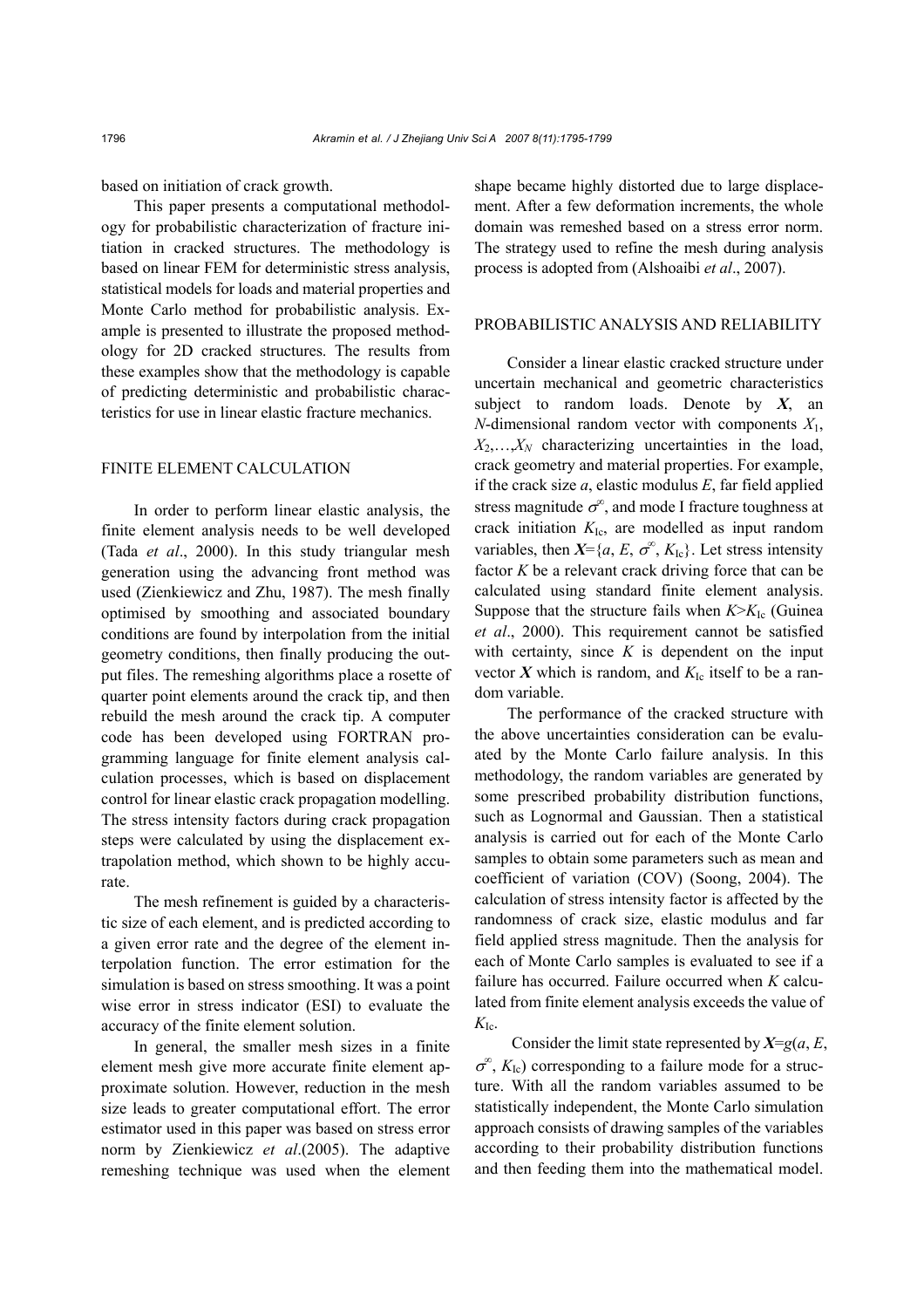The samples thus obtained gave the probabilistic characteristics of the response random variable *X*. It is known that if the value of  $K$  is less than  $K_{\text{Ic}}$ , it indicates failure. Let  $N_F$  be the number of simulation cycles when *K* is less than  $K<sub>1c</sub>$  and let *N* be the total number of simulation cycles. Therefore, an estimate of the probability of failure  $P_F$  can be expressed as

$$
P_{\rm F} = N_{\rm F}/N. \tag{1}
$$

Then the probability of failure obtained from Monte Carlo failure analysis is compared with FORM methodology.

The FORM is based on linear approximation of the limit state surface  $g(x)=0$  tangent to the closest point of the surface to the origin of the space. The FORM algorithm involves several steps. First, the space *x* of uncertain parameters *X* is transformed into a new *N*-dimensional space *u*, consisting of independent standard Gaussian variables *U*. The original limit state  $g(x)=0$  is then mapped into the new limit state  $g_U(u)=0$  in the *u* space. Second, the point on the limit state  $g_U(u)=0$  having the shortest distance to the origin of the *u* space is determined. This point is referred to as the most probable point or the beta point, and has a distance  $\beta_{HL}$  (known as reliability index) to the origin of the *u* space. Third, the limit state  $g_U(u)=0$ is approximated by a hyperplane  $g_L(u)=0$ , tangent to it at the beta point. The probability of failure  $P_F$  is thus approximated by  $P_{F,1} = Pr[g_L(U) \le 0]$  in FORM and is given by (Madsen *et al*., 1986)

$$
P_{F,1} = \Phi(-\beta_{HL}),\tag{2}
$$

where

$$
\Phi(\mathbf{u}) = \frac{1}{\sqrt{2\pi}} \int_{-\infty}^{u} \exp(-\xi^2 / 2) d\xi, \tag{3}
$$

which is the cumulative probability distribution function. A Hasofer and Lind algorithm (Madsen *et al*., 1986) was used to calculate analytically the probability of failure.

### RESULTS AND DISCUSSION

Consider a 2D double edged notched tension (DENT) specimen subjected to quasi-static far field tension stress  $\sigma^{\infty}$ . The geometry of the DENT specimen, shown in Fig.1a, has width 2*W*, length 2*L* and crack length *a*. The load, crack size and material properties were treated as statistically independent random variables. Table 1 presents the mean, COV and probability distribution for each of these parameters. The Poisson's ratio of  $\nu$ =0.3 was assumed to be deterministic. The mean of far field tensile stress was arbitrarily varied from 140 MPa until 350 MPa and the COV of normalised crack length was arbitrarily varied from 0 until 0.4. The probabilistic distribution is adopted from (Chen *et al*., 2001).

Fig.1b depicts a finite element mesh of DENT specimen. A total of 1184 elements and 2451 nodes were used in the mesh. Both plane stress and plane strain conditions were studied. Focused elements were used in the vicinity of crack tip. Using Monte Carlo analyses, a number of probabilistic analyses were performed to calculate the probability of failure  $P_F$  of the DENT specimen, as a function of mean far field tensile stress,  $\mu[\sigma^\infty]$ , where  $\mu[\cdot]$  is the expectation (mean) operator. Fig.2 plots the  $P_F$  versus  $\mu[\sigma^\infty]$  re-



**Fig.1 A DENT specimen under far-field uniform tension; (a) Geometry and loads; (b) Finite element mesh**

**Table 1 Statistical properties of random input for DENT specimen** 

| Random variable                                                       | Mean                  | $C\Omega V^a$         | Probability distribution | Reference |
|-----------------------------------------------------------------------|-----------------------|-----------------------|--------------------------|-----------|
| Normalised crack length $a/w$                                         | 0.5                   | Variable <sup>b</sup> | Lognormal                |           |
| Elastic modulus $E(GPa)$                                              | 75.2                  | 0.06                  | Gaussian                 |           |
| Initiation fracture toughness $K_{\text{Ic}}$ (MPa·m <sup>1/2</sup> ) | 24.83                 | 0.51                  | Lognormal                |           |
| Far field tensile stress $\sigma^{\circ}$                             | Variable <sup>b</sup> | 0.15                  | Gaussian                 |           |

<sup>a</sup>: COV=standard deviation/mean; <sup>b</sup>: arbitrarily varied; <sup>c</sup>: arbitrarily assumed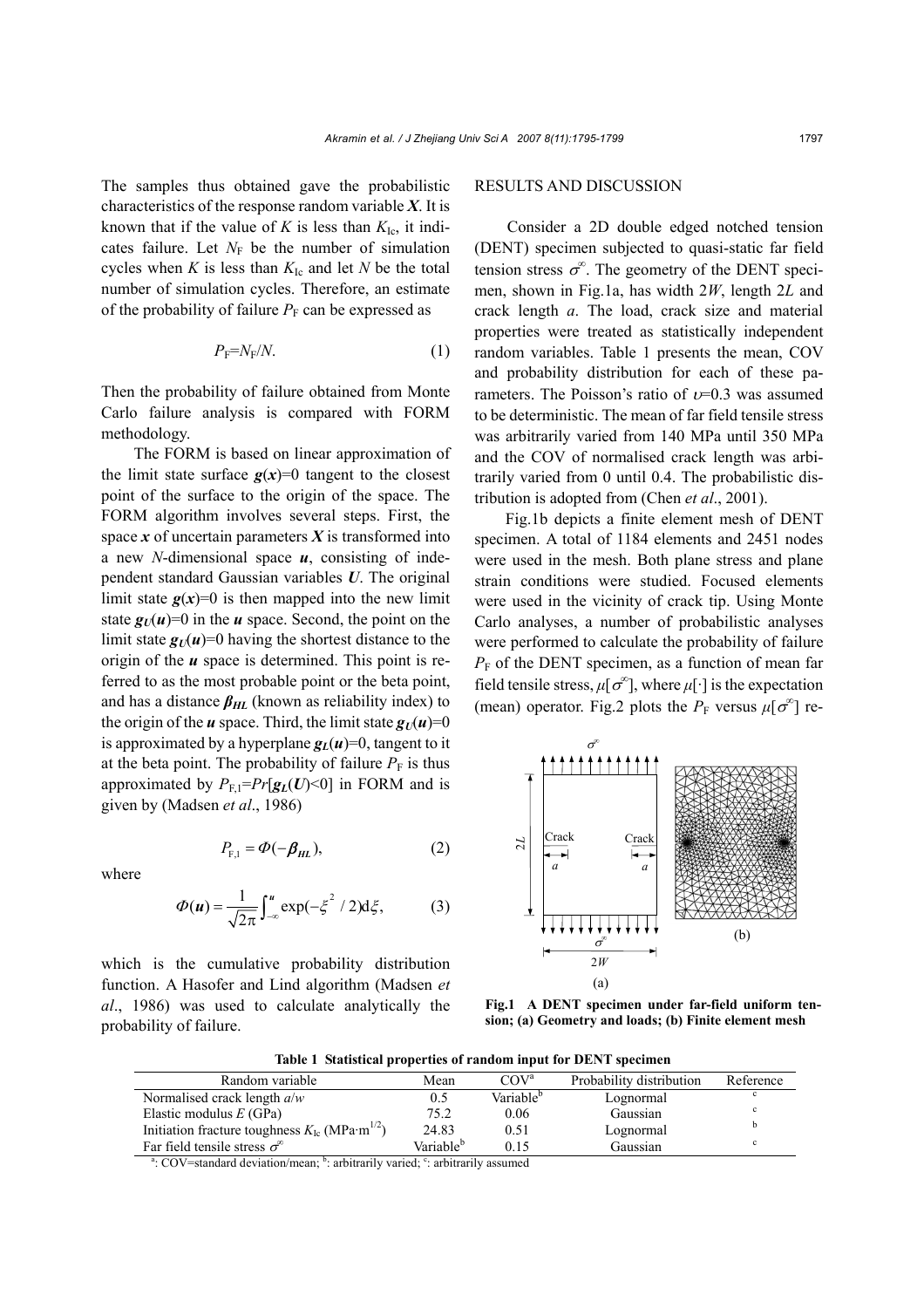sults for  $v_{a/W} = 0.2$  and the plane stress condition, where  $v_{a/W}$  is the COV of the normalised crack length  $a/W$ . As can be seen in Fig.2, the probability of failure by (Chen *et al*., 2001) and FORM are in good agreement with the present study results.

Figs.3a and 3b indicate the plots of  $P_F$  versus  $E[\sigma^{\infty}]$  using FORM and present study methodology for plane stress and plane strain conditions, for both deterministic ( $v_{a/W}$ =0) and random ( $v_{a/W}$ =0.1, 0.2, 0.4) crack sizes. The results indicate that the failure



**Fig.2 Failure probability of DENT specimen by Chen** *et al***.(2001)'s, FORM and present study for plane stress condition**



**Fig.3 Failure probability of DENT specimen by FORM and present study for various uncertainties in crack size. (a) Plane stress; (b) Plain strain** 

probability increases with  $v_{a/W}$ , and can be much larger than the probabilities calculated for a deterministic crack size, particularly when the uncertainty of *a*/*W* is large. The probability of failure in plane stress is slightly larger than that in plane strain, regardless of the load intensity, since *K* in plane stress is  $(1 - v^2)^{-1}$ times larger than *K* in plane strain. The predicted finite element results from this study matched well with the FORM results.

#### **CONCLUSION**

The probabilistic method has been presented for fracture mechanics analysis of linear elastic cracked structures. The methodology involves development of finite element analysis codes, and statistical models for uncertainty and probabilistic analyses using Monte Carlo simulation. The numerical example has been presented to illustrate the proposed methodology for 2D cracked structures. The results from this example indicate that the methodology is capable of determining accurate probabilistic analyses in linear elastic fracture mechanics.

#### **References**

- Alshoaibi, A.M., Hadi, M.S.A., Ariffin, A.K., 2007. An adaptive finite element procedure for crack propagation analysis. *Journal of Zhejiang University SCIENCE A*, **8**(2):228-236. [doi:10.1631/jzus.2007.A0228]
- Besterfield, G.H., Lawrence, M.A., Belytschko, T., 1990. Brittle fracture reliability by probabilistic finite elements. *ASCE J. Eng. Mech.*, **116**(3):642-659.
- Chen, G., Rahman, S., Park, Y.H., 2001. Shape sensitivity and reliability analyses of linear-elastic cracked structures. *International Journal of Fracture*, **112**(3):223-246. [doi:10.1023/A:1013543913779]
- Grigoriu, M., Saif, M.T.A., El-Borgi, S., Ingraffea, A., 1990. Mixed mode fracture initiation and trajectory prediction under random stresses. *International Journal of Fracture*, **45**(1):19-34. [doi:10.1007/BF00012607]
- Guinea, G.V., Planan, J., Elices, M., 2000.  $K_I$  evaluation by the displacement extrapolation technique. *Engineering Fracture Mechanics*, **66**(3):243-255. [doi:10.1016/ S0013-7944(00)00016-3]
- Madsen, H.O., Krenk, S., Lind, N.C., 1986. Methods of Structural Safety. Prentice-Hall, Inc., Englewood Cliffs, New Jersey.
- Provan, J.W., 1987. Probabilistic Fracture Mechanics and Reliability. Martinus Nijhoff Publishers, Dordrecht, the Netherlands.
- Rahman, S., 2001. Probabilistic fracture mechanics: